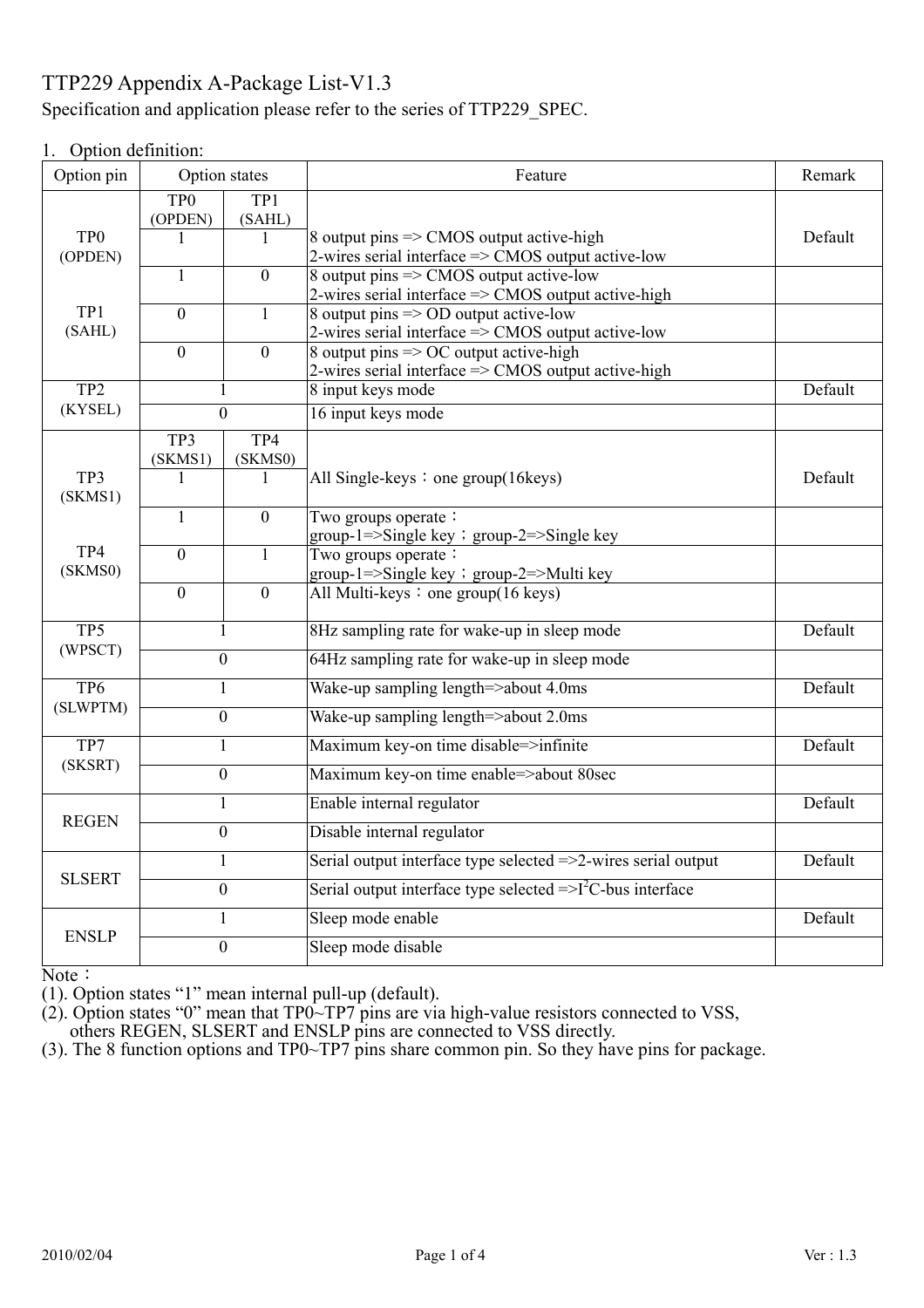- 
- express that package item has no the option feature pin.
- 
- 2. P.S.: The mark of  $\ ^{^{\infty}}V$   $^{\prime\prime}$  express that package item has the option feature pin.<br>The mark of  $\ ^{^{\infty}}X$   $^{\prime\prime}$  express that package item has no the option feature p<br>The mark of  $\ ^{^{\infty}}0$   $^{\prime\prime}$  expre  $\frac{1}{1}$  express that the state of option pin is fixed to VSS in the package item.
	- Express that the state of option pin is fixed to VDD in the package item.

#### TTP229 series list:

| Package     | Package        | Top Mark                                | <b>Option Features</b> |                  |              |             | <b>First function</b>                              | Second function                 | Comment                       |
|-------------|----------------|-----------------------------------------|------------------------|------------------|--------------|-------------|----------------------------------------------------|---------------------------------|-------------------------------|
| Item        | Type           |                                         | <b>REGEN</b>           | <b>SLSERT</b>    | <b>ENSLP</b> | <b>VREG</b> |                                                    |                                 |                               |
| TTP229S1    | SSOP-48        | <b>TTP229</b><br>Date code<br>Lot No.   | V                      | $\mathbf V$      | $\mathbf{V}$ | $\mathbf V$ |                                                    |                                 | All pins                      |
| TTP229-AQG  | QFN-32         | <b>TTP229-A</b><br>Date code<br>Lot No. | $\mathbf{1}$           | $\mathbf{V}$     | $\mathbf{1}$ | $\mathbf X$ | 16 keys serial mode 8 keys direct mode<br>$I2C+TT$ |                                 | $A(2:0)=$<br>(VVV)            |
| TTP229-AQGN | QFN-32         | No-mark                                 | $\mathbf{1}$           | V                | $\mathbf{1}$ | $\mathbf X$ | 16 keys serial mode 8 keys direct mode<br>$I2C+TT$ |                                 | $A(2:0)=$<br>(VVV)            |
| TTP229-BSF  | SSOP-28        | <b>TTP229-B</b><br>Date code<br>Lot No. | $\mathbf{1}$           | $\mathbf{1}$     | $\mathbf{1}$ | $\mathbf X$ | 16 keys serial mode 8 keys direct mode<br>TT       |                                 |                               |
| TTP229-BSFN | <b>SSOP-28</b> | No-mark                                 | $\mathbf{1}$           | $\mathbf{1}$     | $\mathbf{1}$ | $\mathbf X$ | 16 keys serial mode 8 keys direct mode<br>TT       |                                 |                               |
| TTP229-CSE  | SSOP-24        | <b>TTP229-C</b><br>Date code<br>Lot No. | $\mathbf{1}$           | $\mathbf{1}$     | $\mathbf{1}$ | $\mathbf X$ | 8 keys direct mode                                 | 8 keys serial mode<br>TT        |                               |
| TTP229-CSEN | SSOP-24        | No-mark                                 | $\mathbf{1}$           | 1                | $\mathbf{1}$ | X           | 8 keys direct mode                                 | 8 keys serial mode<br>TT        |                               |
| TTP229-DQE  | QFN-24         | <b>TTP229-D</b><br>Date code<br>Lot No. | $\mathbf{1}$           | $\mathbf{1}$     | $\mathbf{1}$ | $\mathbf X$ | 8 keys direct mode                                 | 8 keys serial mode<br><b>TT</b> |                               |
| TTP229-DQEN | QFN-24         | No-mark                                 | $\mathbf{1}$           | 1                | $\mathbf{1}$ | $\mathbf X$ | 8 keys direct mode                                 | 8 keys serial mode<br>ТT        |                               |
| TTP229-FSD  | SSOP-20        | <b>TTP229-F</b><br>Date code<br>Lot No. | $\mathbf{1}$           | $\boldsymbol{0}$ | $\mathbf{1}$ | $\mathbf X$ | 8 keys serial mode<br>I2C                          |                                 | $A(2:0)=$<br>(VVV)            |
| TTP229-FSDN | <b>SSOP-20</b> | No-mark                                 | 1                      | $\boldsymbol{0}$ | $\mathbf{1}$ | X           | 8 keys serial mode<br>12C                          |                                 | $A(2:0)=$<br>(VVV)            |
| TTP229-GQD  | $QFN-20$       | <b>TTP229-G</b><br>Date code<br>Lot No. | $\mathbf{1}$           | $\mathbf{0}$     | $\mathbf{1}$ | X           | 8 keys serial mode<br>12C                          |                                 | $A(2:0)=$<br>(VVV)            |
| TTP229-GQDN | QFN-20         | No-mark                                 | $\mathbf{1}$           | $\boldsymbol{0}$ | $\mathbf{1}$ | X           | 8 keys serial mode<br>12C                          |                                 | $A(2:0)=$<br>(VVV)            |
| TTP229-HSB  | <b>SSOP-16</b> | <b>TTP229-H</b><br>Date code<br>Lot No. | $\mathbf{1}$           | $\mathbf{1}$     | $\mathbf{1}$ | $\mathbf X$ | 8 keys serial mode<br>TT                           |                                 |                               |
| TTP229-HSBN | <b>SSOP-16</b> | No-mark                                 | $\mathbf{1}$           | $\mathbf{1}$     | $\mathbf{1}$ | $\mathbf X$ | 8 keys serial mode<br>TT                           |                                 |                               |
| TTP229-JQB  | QFN-16         | <b>TTP229-J</b><br>Date code<br>Lot No. | $\mathbf{1}$           | $\mathbf{1}$     | $\mathbf{1}$ | X           | 8 keys serial mode<br>TT                           |                                 |                               |
| TTP229-JQBN | $QFN-16$       | No-mark                                 | $\mathbf{1}$           | $\mathbf{1}$     | $\mathbf{1}$ | X           | 8 keys serial mode<br>TT                           |                                 |                               |
| TTP229-KSF  | SSOP-28        | <b>TTP229-K</b><br>Date code<br>Lot No. | $\mathbf{1}$           | $\boldsymbol{0}$ | $\mathbf{1}$ | $\mathbf X$ | 16 keys serial mode 8 keys direct mode<br>12C      |                                 | $A(2:0)=$<br>(01V)            |
| TTP229-KSFN | SSOP-28        | No-mark                                 | $\mathbf{1}$           | $\boldsymbol{0}$ | $\mathbf{1}$ | X           | 16 keys serial mode 8 keys direct mode<br>12C      |                                 | $A(2:0)=$<br>(01V)            |
| TTP229-LSF  | SSOP-28        | <b>TTP229-L</b><br>Date code<br>Lot No. | $\mathbf{1}$           | $\boldsymbol{0}$ | $\mathbf{1}$ | X           | 16 keys serial mode 8 keys direct mode<br>I2C      |                                 | $A(2:0)=(111)$<br>Has SDO pin |
| TTP229-LSFN | SSOP-28        | No-mark                                 | $\mathbf{1}$           | $\boldsymbol{0}$ | $\mathbf{1}$ | X           | 16 keys serial mode 8 keys direct mode<br>12C      |                                 | $A(2:0)=(111)$<br>Has SDO pin |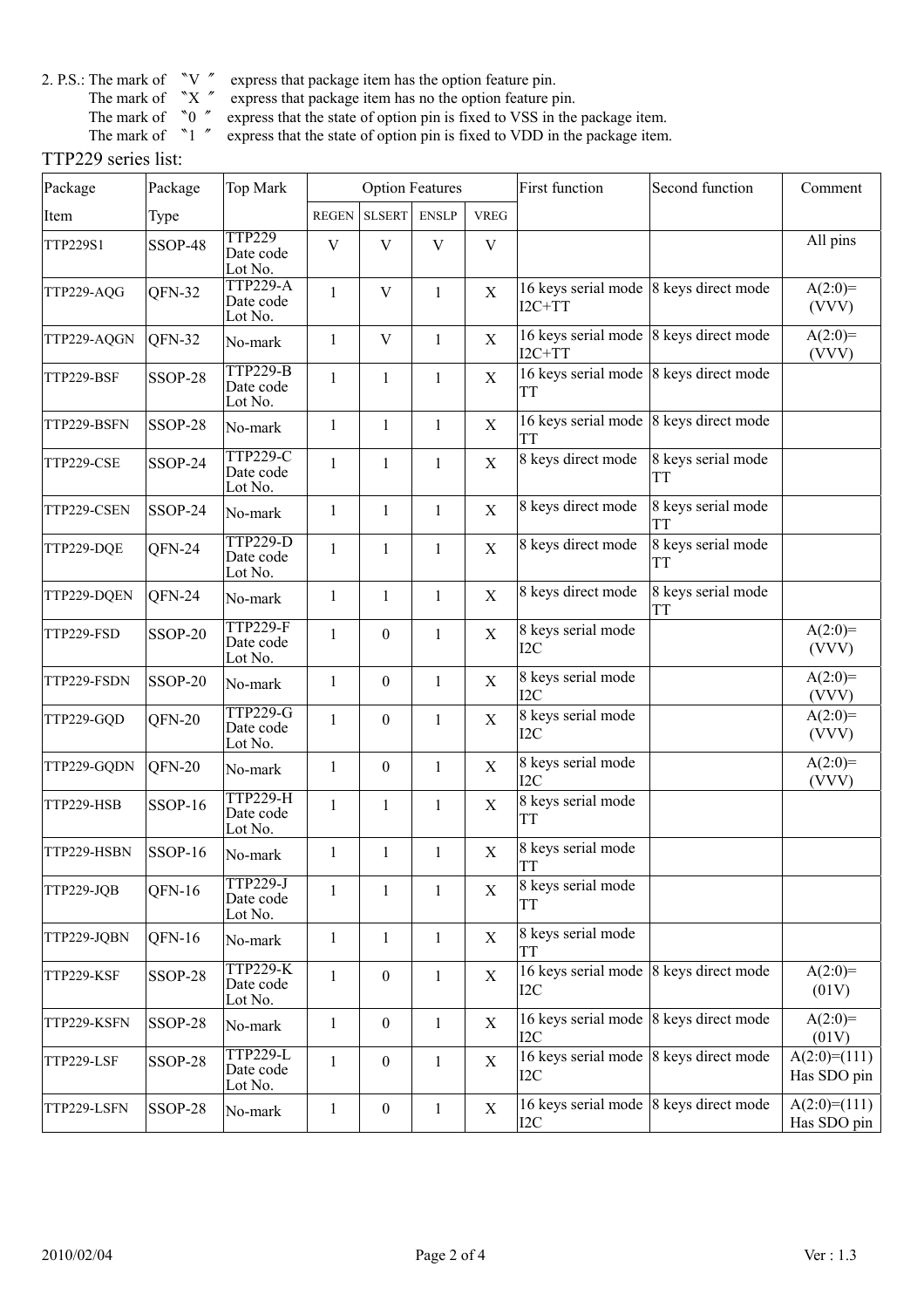### PACKAGE CONFIGURATION:



SENADJ1<br>TP6

VSS<br>VDD<br>TP4<br>TP5

TP7

A0 A1

TP7

VDD TP4 TP5 SENADJ1